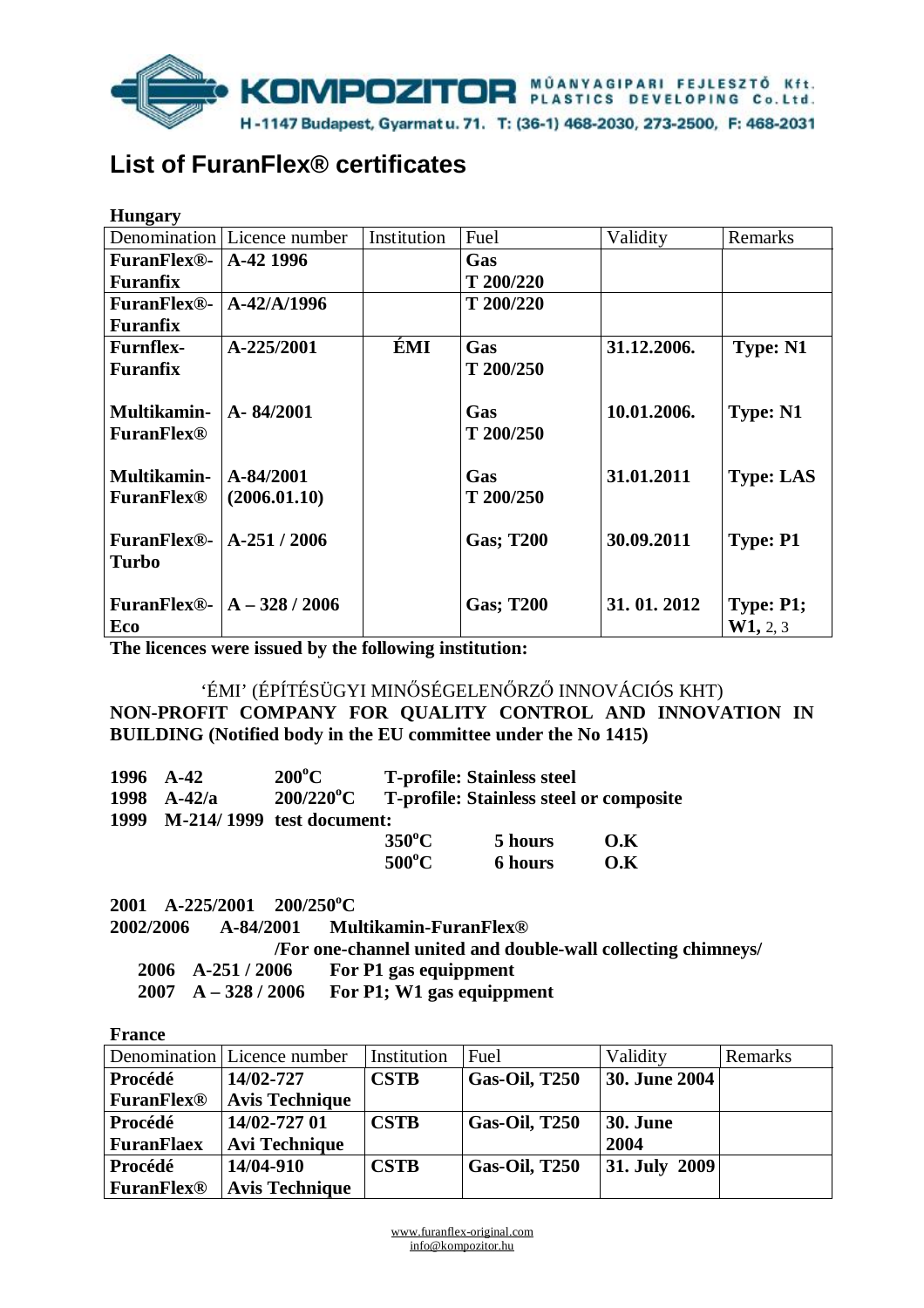

| эwеаен                                                                                             |                                              |                 |                                                |             |         |
|----------------------------------------------------------------------------------------------------|----------------------------------------------|-----------------|------------------------------------------------|-------------|---------|
| Denomination                                                                                       | Licence number                               | Institution     | Fuel                                           | Validity    | Remarks |
| <b>FuranFlex®</b><br>skorstensfoder<br>För gas-och oljeelding                                      | <b>Typgodkannandebevis</b><br>0235           | <b>Swedcert</b> | <b>Gas and</b><br>oil<br>Max.<br>450 C         | 03.10.2005. |         |
| <b>FuranFlex®/Furanfix</b><br>Skorstensfoder för<br>gas, olje, fastbransleeldning                  | <b>Typgoodkannandebevis Swedcert</b><br>0249 |                 | Gas, oil<br>and<br>solid<br>Max.<br>350 C      | 27.04.2005. |         |
| FuranFlex <sup>®</sup> foder för<br>ventilationskanaler                                            | <b>Typgodkannandebevis</b><br>0235           | <b>Swedcert</b> |                                                | 19.03.2005. |         |
| <b>FuranFlex®/Furanfix</b><br>skorstenfolde för gas-olje-<br>fastbransle-och spannmal-<br>seldning | <b>Typgodkannandebevis</b><br>0249           | <b>Swedcert</b> | Gas, oil,<br>solid,<br>pellet<br>Max.<br>350 C | 30.12.2007. |         |
| FuranFlex <sup>®</sup> foder för<br>ventilationskanaler                                            | <b>Typgodkannandebevis</b><br>0235           | <b>Swedcert</b> |                                                | 08.12.2009. |         |

# **Italy**

| -----                                  |              |                  |              |                  |         |
|----------------------------------------|--------------|------------------|--------------|------------------|---------|
| Denomination                           | Licence      | Institution      | Fuel         | Validity         | Remarks |
|                                        | number       |                  |              |                  |         |
| TuboFuranFlex <sup>®</sup> Rapporto di |              | <b>Instituto</b> | Gas and oil  | <b>Unlimited</b> |         |
|                                        | prova        | Giordano         | <b>T 300</b> |                  |         |
|                                        | N.149006     |                  |              |                  |         |
| <b>FuranFlex® P</b>                    | Rapporto di  | <b>Instituto</b> | Gas and oil  | <b>Unlimited</b> |         |
|                                        | prova        | di               | <b>T 200</b> |                  |         |
|                                        | N. 1708-2006 | Richerche        |              |                  |         |
|                                        |              | e Collaudi       |              |                  |         |

#### **Austria**

| Denomination      | Licence              | Institution                   | Fuel     | Validity     | Remarks |
|-------------------|----------------------|-------------------------------|----------|--------------|---------|
|                   | number               |                               |          |              |         |
| <b>Ahrensflex</b> | <b>Prüferzeugnis</b> | Brandschutztechnik   Gas, oil |          | 13.July.2004 |         |
| <b>Reliner</b>    | 4011/00              | und                           | T 400    |              |         |
|                   |                      | Sichereitsforschung           |          |              |         |
| <b>FuranFlex®</b> | $Z-13.1.5-06-$       | <b>BTI, Linz</b>              | Gas, oil | 2011         | N1      |
|                   | 7049                 | <b>Bautechnisches</b>         |          |              |         |
|                   | <b>BAUCERT</b>       | <b>Institute</b>              |          |              |         |
|                   |                      |                               |          |              |         |
|                   |                      |                               |          |              |         |
|                   |                      |                               |          |              |         |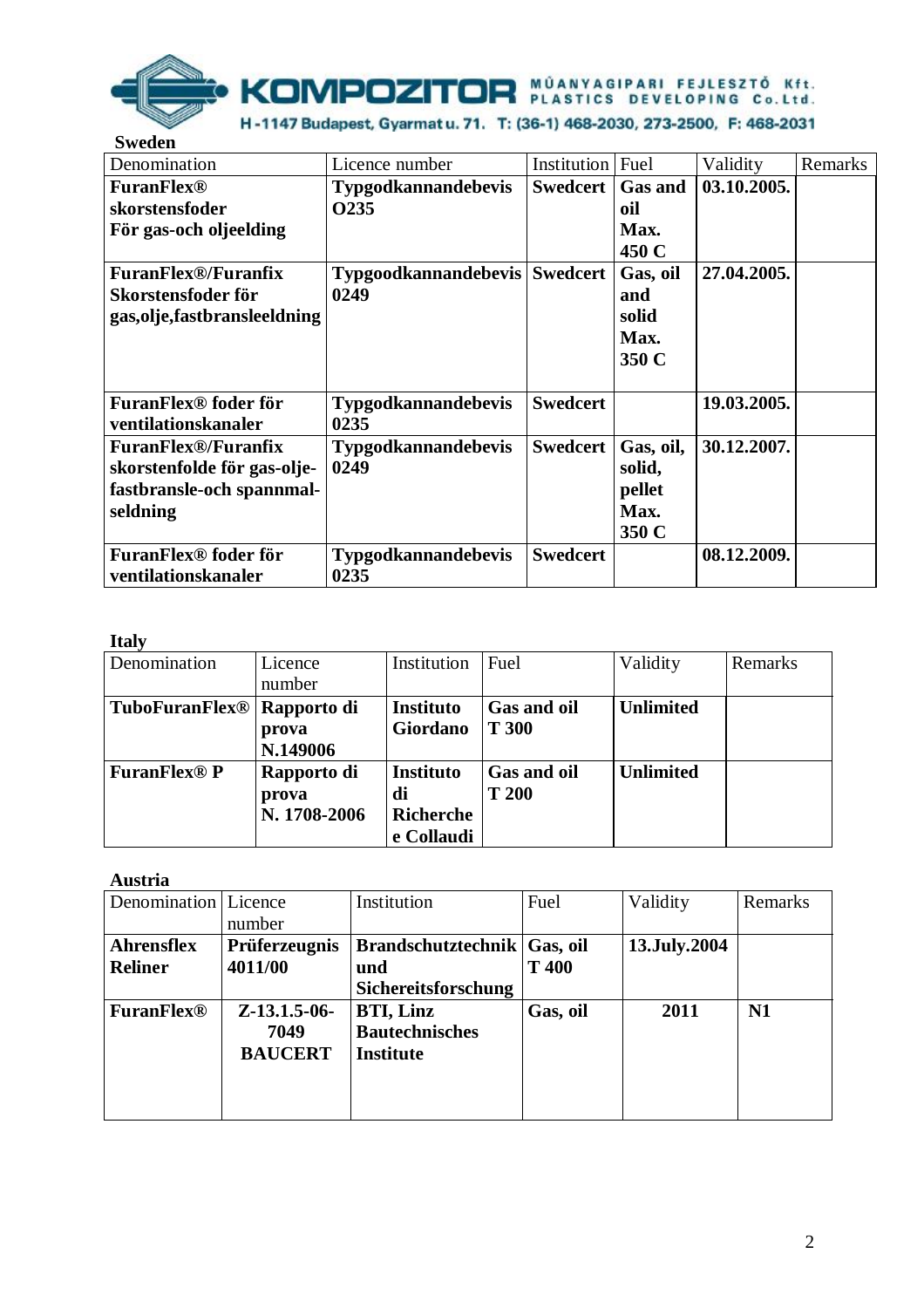

**Norway** 

|                                             | Denomination Licence number | l Institution | Fuel                              | Validity     | Remarks |
|---------------------------------------------|-----------------------------|---------------|-----------------------------------|--------------|---------|
| $ $ FuranFlex $^{\circledR}$<br>  Icopreg-K | <b>SINTEF</b><br>128-080    | <b>Sintef</b> | <b>Gas and oil</b><br>T max.350 C | 121.08.2005. |         |

## **Finnland**

|                             | Denomination Licence number | Institution | Fuel                                     | Validity    | Remarks |
|-----------------------------|-----------------------------|-------------|------------------------------------------|-------------|---------|
| $ $ Furan Flex <sup>®</sup> | <b>YM57/622/2005</b>        |             | Ymparistö Das, oil, solid                | 131.12.2007 |         |
|                             |                             |             | $\vert$ ministeriön $\vert$ T max. 350 C |             |         |

#### **Romania**

| Denomination Licence          | number                                                  | Institution                                                                                                            | Fuel  | Validity   | Remarks |
|-------------------------------|---------------------------------------------------------|------------------------------------------------------------------------------------------------------------------------|-------|------------|---------|
| <b>FuranFlex</b> <sup>®</sup> | <b>Agrement</b><br><b>Tehnic</b><br>007-04/309-<br>2005 | <b>InstitutulNational Gas and Oil</b><br>de Cercetare-<br>Dezvoltare in<br>Construktii si<br>Economia<br>Consructiilor | T 250 | 30.05.2008 |         |

### **Slovakia**

| Denomination Licence         |                          | Institution                                            | Fuel                | Validity         | Remarks |
|------------------------------|--------------------------|--------------------------------------------------------|---------------------|------------------|---------|
|                              | number                   |                                                        |                     |                  |         |
| $ $ FuranFlex $^{\circledR}$ | <b>SK04-ZSV-</b><br>0040 | <b>Technicky a</b><br>skusobny ustav<br>stavbeny, n.o. | Oil, gas<br>  T 250 | <b>Unlimited</b> |         |

## **Lithuania**

| Denomination   Licence        |              | Institution                     | Fuel | Validity  | Remarks |
|-------------------------------|--------------|---------------------------------|------|-----------|---------|
|                               | number       |                                 |      |           |         |
| <b>FuranFlex</b> <sup>®</sup> | $9/4 - 1143$ | Fire Prevention $ T$ max. 450 C |      | Unlimited |         |
| <b>Icopreg</b>                |              | and Rescuing                    |      |           |         |
|                               |              | Departement at                  |      |           |         |
|                               |              | <b>Ministry of</b>              |      |           |         |
|                               |              | <b>Inner Affairs of</b>         |      |           |         |
|                               |              | the Republic of                 |      |           |         |
|                               |              | Lithuania                       |      |           |         |

#### **Switzerland**

| Denomination Licence         |            | Institution         | Fuel                       | Validity | Remarks |
|------------------------------|------------|---------------------|----------------------------|----------|---------|
|                              | number     |                     |                            |          |         |
| $ $ FuranFlex $^{\circledR}$ | No Z 11262 | Vereiningung        | Gas and oil $ 31.12.2004.$ |          |         |
| Furanfix                     |            | Kantonaler          |                            |          |         |
|                              |            | Feuerversicherungen |                            |          |         |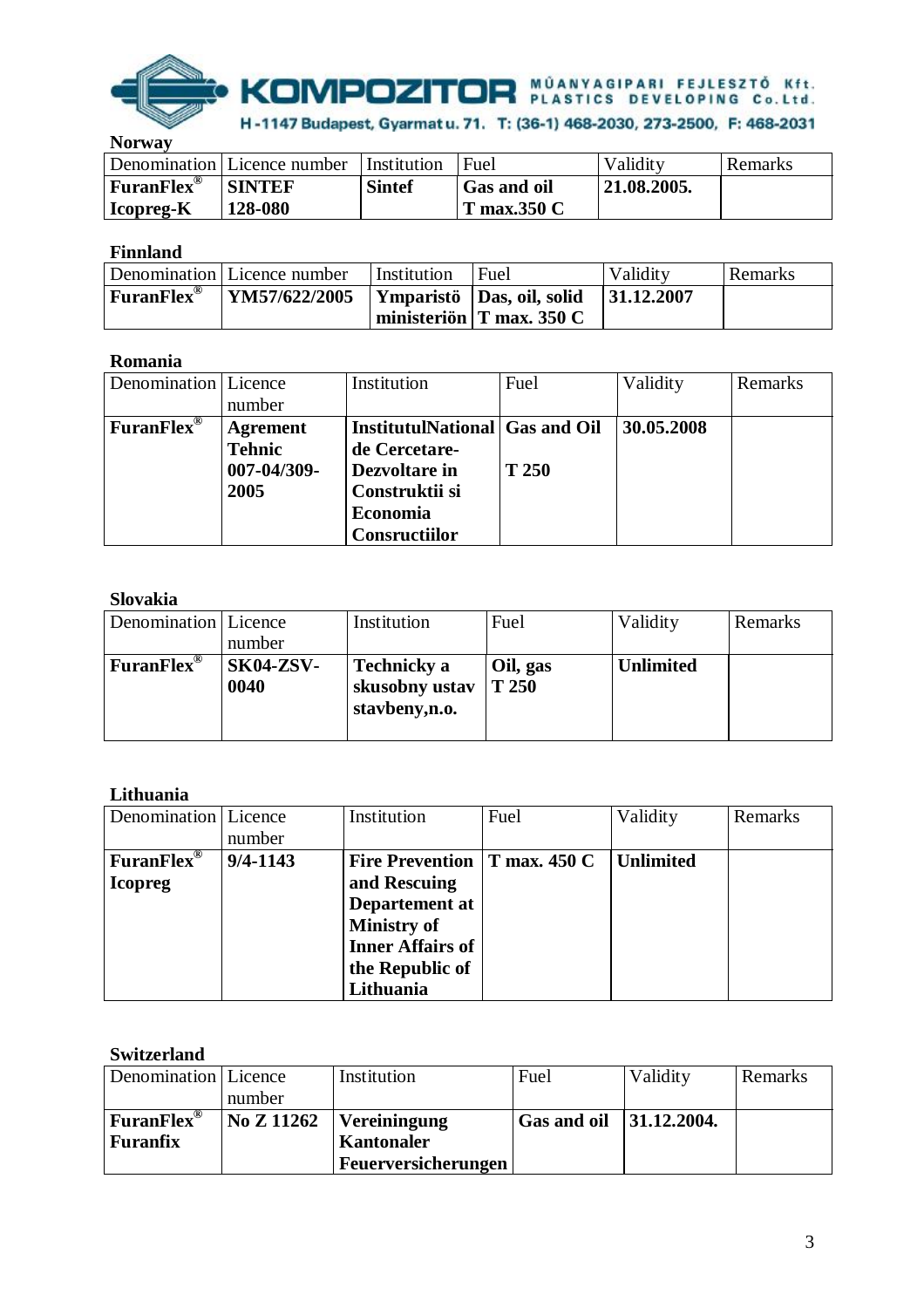

| <b>Russia</b>          |           |                   |      |            |         |
|------------------------|-----------|-------------------|------|------------|---------|
| Denomination Licence   |           | Institution       | Fuel | Validity   | Remarks |
|                        | number    |                   |      |            |         |
| FuranFlex <sup>®</sup> | N 0104129 | <b>MCS Russia</b> | Gas  | 21.11.2006 |         |
|                        |           |                   |      |            |         |
|                        |           |                   |      |            |         |
|                        |           |                   |      |            |         |

# **Estonia**

| Denomination Licence    |                             | Institution | Fuel                          | Validity | Remarks |
|-------------------------|-----------------------------|-------------|-------------------------------|----------|---------|
|                         | number                      |             |                               |          |         |
| $FuranFlex^{\circledR}$ | Nr. 176-01/05   Est Cert OU |             | Gas, oil, wood $ 07.07.2008 $ |          |         |
|                         |                             |             | <b>T Max 350C</b>             |          |         |
|                         |                             |             |                               |          |         |

### **Ukraine**

| was unde             |                        |                    |                    |                  |         |
|----------------------|------------------------|--------------------|--------------------|------------------|---------|
| Denomination Licence |                        | Institution        | Fuel               | Validity         | Remarks |
|                      | number                 |                    |                    |                  |         |
| <b>FuranFlex®</b>    | TU U 25.2-             | <b>Ukrmetrtest</b> | Gas                | <b>Unlimited</b> |         |
|                      | 23808176-001. Standard |                    | <b>Ventilation</b> |                  |         |
|                      | 2006                   |                    |                    |                  |         |
|                      |                        |                    |                    |                  |         |

# **Czech Republic**

| Denomination Licence |              | Institution           | Fuel      | Validity | Remarks |
|----------------------|--------------|-----------------------|-----------|----------|---------|
|                      | number       |                       |           |          |         |
| <b>FuranFlex®</b>    | $c-03-13111$ | <b>Technical and</b>  | Gas       |          |         |
| <b>Furanfix</b>      |              | <b>Test Institute</b> |           |          |         |
|                      |              | for                   | T 200/220 |          |         |
|                      |              | <b>Constructions</b>  |           |          |         |
|                      |              | <b>Prague</b>         |           |          |         |